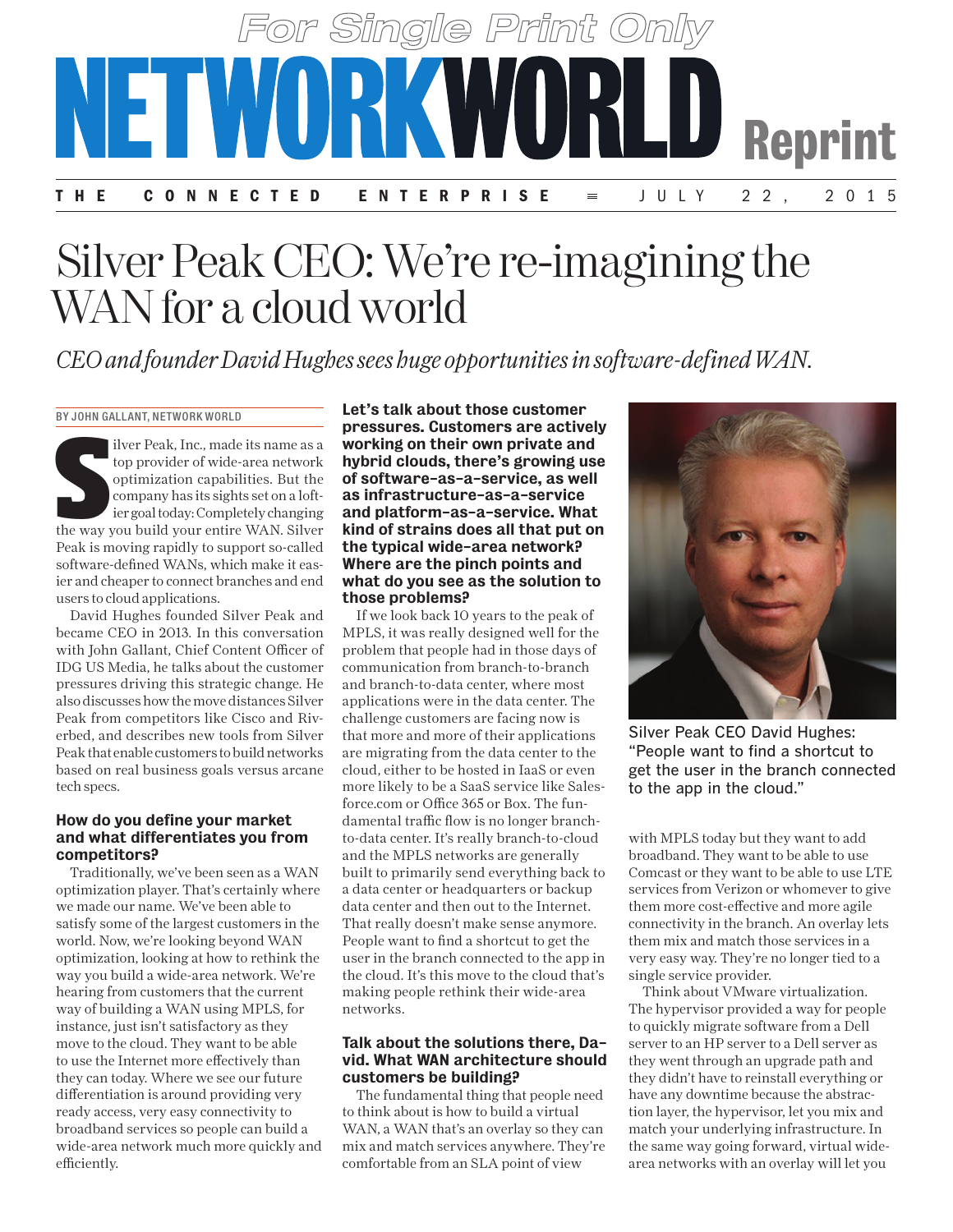mix and match what's underneath. That really gives you agility and the ability to take advantage of lower cost services.

## I want people to understand exactly what you mean by a virtual WAN. Talk to me about what that is and how you help them build that?

Perhaps as an example to get an idea of how someone starts using a virtual WAN, anywhere you could Skype from you could potentially build a branch. All you need is an IP address on an Ethernet port. From there, a device can automatically register and become part of that customer's network so it's signing into an overlay which runs over the top of any kind of IP network, be it MPLS or a cable-based system or wireless LTE.

## What's the role of WAN optimization in this virtual environment? People understand that today as two devices at the ends of a link.

There is a name that some people use, SD-WAN or software-defined WAN which embodies some of this. Both SD-WAN and WAN optimization are addressing problems that people have in the widearea network. The fundamental value proposition of WAN optimization is about performance, performance at a distance, making sure applications work just as well if I'm coming from Singapore or San Francisco. For virtual WANs and SD-WAN, the primary value proposition is about connectivity. I want to easily connect my branch with a minimum of fuss and I want to be able to do that cost effectively and reliably, securely. We obviously have our WAN optimization family and we've recently announced an added product family focused on SD-WAN. We see that both those value propositions apply for a number of customers. The intersection between these two worlds is actually pretty big.

#### That makes sense. Is that product that you referenced the Unity product?

Unity is the umbrella architecture and the new product is called EdgeConnect.

# Let's talk first about Unity. Help people understand what it is.

Unity is our name for an overlay, our fabric which lets you connect branches, headquarters, IaaS services, SaaS services all together. You don't have to think about it being attached to one carrier. You can use however many carriers you want and it's not just physical locations but physical and virtual locations.

## Is this similar to the concept that Cisco was talking about recently with the Intercloud?

I'm not sure. There may be some similarities there. I think for Cisco, they have their IWAN [Intelligent WAN], which is their way of taking the legacy routing infrastructure and trying to add things like performance routing to be able to use multiple links cost effectively. But it's not really an overlay technology. It's more a way of tweaking routing to try to solve some of the problems with using multiple links. An overlay is different in that you're not really using all those old protocols like EGP and OSPF. You're using SDN-influenced technology with end-to-end connectivity and single-hop routing. It's really a different way of thinking about things. It's more influenced by the work in the data center around SDN than by the routing protocols of the last two or three decades.

# Customers can't put a device at a cloud provider so how do you create that kind of overlay with all those cloud providers?

There are really two cases. The first case is when it's an IaaS service like Amazon. In that case, yes, we can be inside running as an AMI (Amazon Machine Image).

# Essentially a virtual instantiation of the product?

Yes, and we have similar capabilities for Microsoft Azure and VMware vCloud Air. In all those cases you can run Silver Peak software inside your virtual private cloud. The second case is that of the SaaS service where, unless you're a very large customer, if you go to Salesforce or Office 365 and ask them to take your piece of hardware, the most likely answer is going to be no. For that, we take a different approach, which is while you can't be inside that service provider, you can certainly be very close. If you look at the way the network and the cloud are evolving, there are a few interconnect points which are one hop away from a lot

of people. To the extent that you can build a network hub that is either at or close to that location, you can be very close to those SaaS providers. We track where all the SaaS providers are providing their services from and we'll route your traffic to the egress point from your network that's closest to that provider, basically getting you to the doorstep of Salesforce or Office 365.

#### That makes sense. I was reading a piece by Zeus Kerravala in Network World where he was talking about Unity actually having the ability to determine, based on traffic patterns, what is the optimal route. Can you talk a little bit about that?

Essentially, we know where all the Office 365 data centers are around the world and we have a service with that information so our customers are able to measure from each gateway the distance to each of those services. That provides the customer - it's all automated - the information needed to take the best route for that service.

## Based on collective intelligence from all your customers?

Yes, both the measurements that the individual customers are making as well as collective information that's coming from our Unity intelligence service.

## Can you talk to me about a customer and what they've seen from using the Unity product?

Sure, we have a number of customers, but one of them is Interrol in Europe. They've used us to augment an MPLS network and build out using the Internet with roughly five times as much bandwidth for the same cost as what they had before. We've got a lot of other customers in the midst of making the same transition. It's a very common path right now to be looking at: How do I take my MPLS network and augment it with Internet connectivity? That's the main driving use case we see with our customers at present.



Silver Peak's latest: The Unity EdgeConnect product line.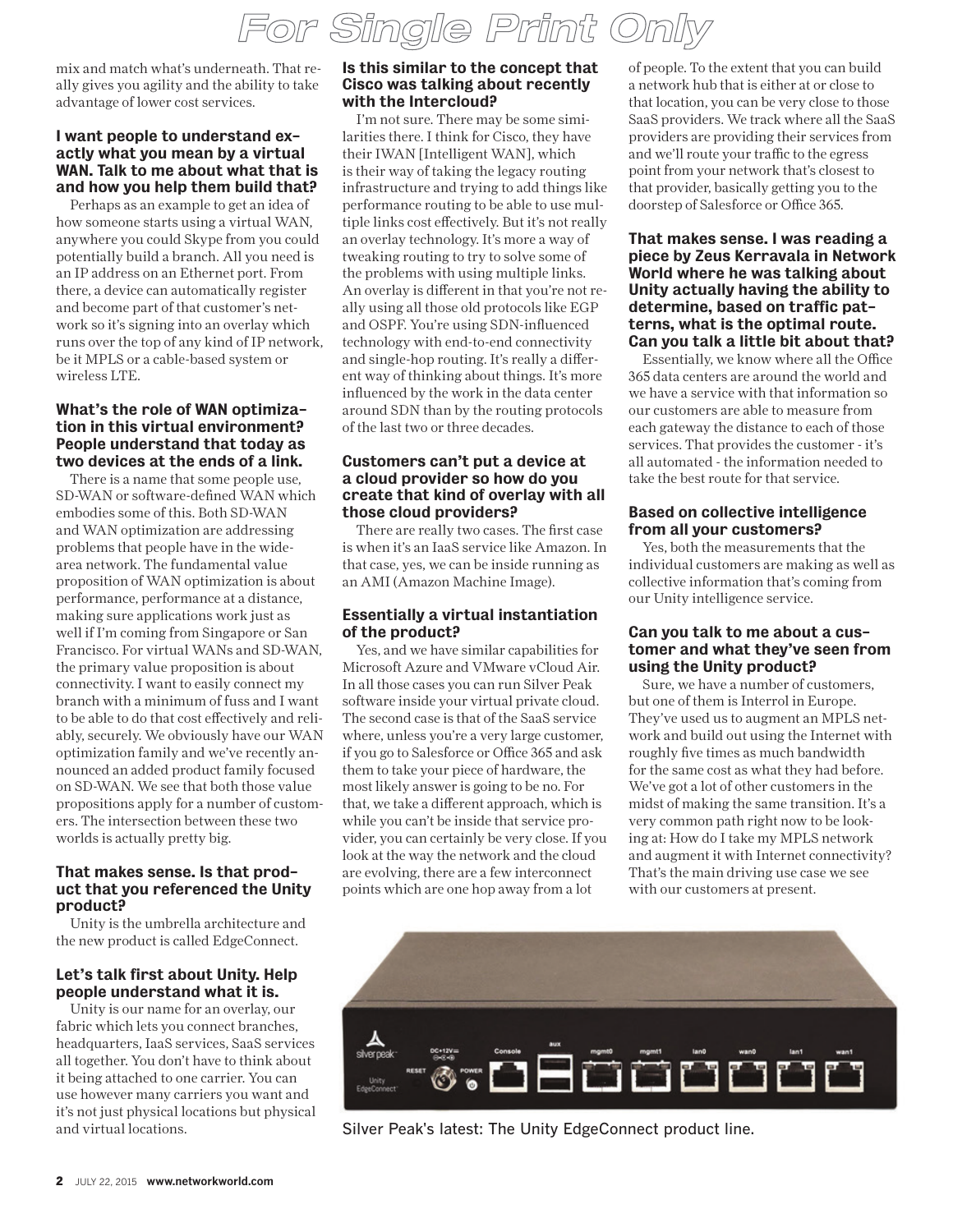#### There's a lot of talk lately about software-defined networks. How does SDN match up with the widearea network trends that you're talking about? Do these two things synch up?

SDN has been a buzz topic in the data center for probably five years now. Some people see it as a solution in search of a problem. There are certainly some niche applications but for a lot of enterprises, there's not a compelling reason to implement SDN today. Maybe soon. The difference that I see in the wide-area network is that we are solving a real problem customers have. They want to be able to leverage multiple networks. They want to get agility. They want the automation that comes with SDN and that's where this SD-WAN piece comes in. It's one of the first instances of SDN where it's driven by a real problem. You're probably familiar with the Open Network User Group that grew up in New York. They've been pushing the open networking SDN angle for a while. They've recently started to look at SD-WAN. It's been voted two or three sessions in a row now as the top use case because it's applying a lot of the ideas - the overlay ideas, the automation ideas - to a real and present problem.

## Is there a role for the carriers in this or do they see it as a threat?

They see it as a threat but I think there is a role. For every customer that wants to take the network into their own hands and wrest control back from the carrier, there are other customers that really want to have someone handle their networking soup to nuts. While SD-WAN is sometimes looked at as a way of giving the customer leverage to mix and match carriers, it's also a very good way of building your managed service. We've been engaging with some forward thinking service providers who are looking at how to leverage SD-WAN technology to be able to provide managed services more cost effectively. I think it's definitely a threat but it's absolutely an opportunity for service providers that are willing to think a little bit outside the box.

It would seem that they are the ones who are ideally situated because they're located near all of the cloud providers. Whether you have an office or not they have something close to the cloud provider.

Yes.

# And they can be that point of egress that you talked about.

Yes, they certainly have multiple points of presence so they can provide a regional hub service, for instance. There was an announcement we had with Equinix about a year ago where they provide Performance Hub service because they've got all of those locations. They are a real estate-driven service provider but even for the traditional service providers there are opportunities for them to do some really creative things.

#### How does this change the competitive dynamic for Silver Peak? There are a lot of companies in your space. There's Cisco, Riverbed, Dell. I'm sure I'm forgetting a few other folks that you compete with. Where do they stand on this transition?

As we move beyond WAN optimization, we face a different set of competitors. Some of those competitors that are in the WAN optimization space like Riverbed don't appear to be making a transition into this new world of SD-WAN and virtual WAN overlays. From a competitive point of view, there's always Cisco. Cisco has pretty much a stranglehold on branch infrastructure in enterprises and, of course, they also hear what customers are asking for in terms of the problems they're facing. But they have continued to sell branch routers and to continue things along the [current] lines. When you look at the landscape, it's us and some brand new companies that I think provide the innovation in this space and really provide the true overlay technology to build a virtual WAN.

## How many months or years lead do you think you have on this versus competitors?

I think that's the hard way to measure things. How are we uniquely positioned? For 10 years we've been building overlay networks. A little known secret is that we've always been an overlay. Right from version 1.0 of our WAN optimization software we used tunnels to build an overlay between all of our devices, where almost all the other vendors were [using] PCP proxies. They were proxies at heart. We used to get beaten up because we were using these tunnels and building an overlay. What's really interesting is that as the requirements have changed, as people have come to understand that the currency of SD-anything is building this virtualization layer, our heritage is really becoming a strength. That puts us in a unique position. Having 2,000 customers where we've deployed

our software and hardware appliances running some of the biggest wide-area networks in the world, means we're bringing to bear mature software and experience with WANs that puts us at an advantage with respect to someone coming out with version 1.0 of their solution. Even if they've got some great ideas, it's going to take some time to mature.

## What percentage of your products are delivered as hardware versus software?

More than half of our business is pure software, people buying virtual appliances either by subscription or on a perpetual basis. Less than half now is the same software delivered on hardware that we supply. We've seen that transition happen pretty swiftly. I think it's probably about four or five years ago, we shipped everything as hardware and in those years the business has moved really dramatically. It's pretty exciting to see that and certainly as we moved into that software world we learned a lot about the way the world has changed and where the world is going. It's much more about agility and automation than about some of the things that traditional networking people worry about.

## Do you envision a point in the future where it's 100% software based?

Possibly, but I think there are always customers that are looking for a complete turnkey, off-the-shelf solution and so we don't want to force the customers down a path they don't want to go. Better to let the customers choose. There is definitely a minority going with hardware but I'm not sure it ever gets to 100% software.

## What about the mix between this new software-defined WAN focus versus traditional optimization capabilities? Where does that stand today?

I don't so much think of them as opposed to each other.

## I didn't mean to imply that you were but just in terms of what's driving the business.

I think that for WAN optimization it's about performance and the performance over distance, as I said before. For SD-WAN it's about connectivity. Those are two different problems. The WAN optimization market is mature and people have a sense of the size of it, more than \$1 billion. SD-WAN is an emerging opportunity. It disrupts the branch infrastructure market and the